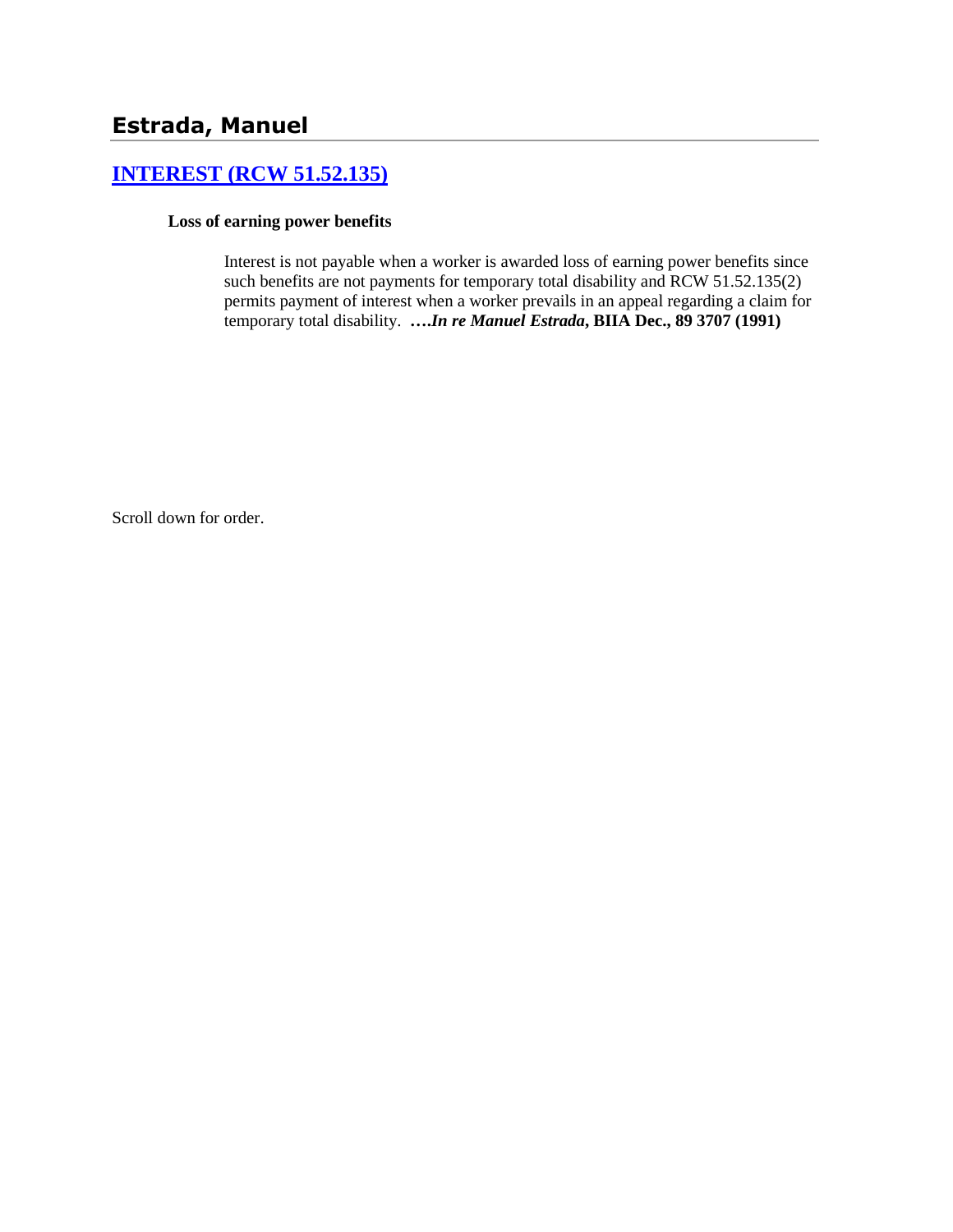### **BEFORE THE BOARD OF INDUSTRIAL INSURANCE APPEALS STATE OF WASHINGTON**

**)**

47

**IN RE: MANUEL ESTRADA ) DOCKET NO. 89 3707**

## **CLAIM NO. J-295781 ) ORDER DENYING THE FIXING OF INTEREST**

An appeal was filed by the claimant from an order of the Department of Labor and Industries dated August 9, 1989. That order closed the claim with time-loss compensation as paid and with a deduction for an overpayment of time-loss compensation in the amount of \$487.71 from a final award of permanent partial disability for low back impairment equal to 10% as compared to total bodily impairment, paid at 75% of monetary value.

On January 3, 1991 the Board issued an Order Denying Petition for Review, thereby adopting as the final order of the Board a Proposed Decision and Order dated October 29, 1990. The Proposed Decision and Order reversed the Department's order of August 9, 1989 and remanded the claim to the Department to:

> Pay time-loss compensation and/or loss of earning power benefits as required by law between December 15, 1987 and August 9, 1989, and to place the claimant on the pension rolls as a permanently and totally disabled worker effective August 9, 1989.

The claimant has requested that we fix interest in this appeal.

RCW 51.52.135(2) provides:

When a worker or beneficiary prevails in an appeal by the worker or beneficiary to the board or the court regarding a claim for temporary total disability, the worker or beneficiary shall be entitled to interest at the rate of twelve percent per annum on the unpaid amount of the award after deducting the amount of attorney fees.

We identified this appeal as one potentially subject to an order fixing interest by virtue of the direction in the Proposed Decision and Order that the Department "pay time-loss compensation and/or loss of earning power benefits" between December 15, 1987 and August 9, 1989. It now appears that no "temporary total disability" benefits have or will be paid as a result of this appeal. The claimant's request that we fix interest in this appeal is therefore denied.

Subsequent to the entry of our Order Denying Petition for Review, the Department entered an order on February 13, 1991 which awarded loss of earning power benefits in the amount of \$5,072.00 for the period December 16, 1987 through August 8, 1989. Such benefits amounted to 39% of the compensation rate for that period and were reduced by the amount of the permanent partial disability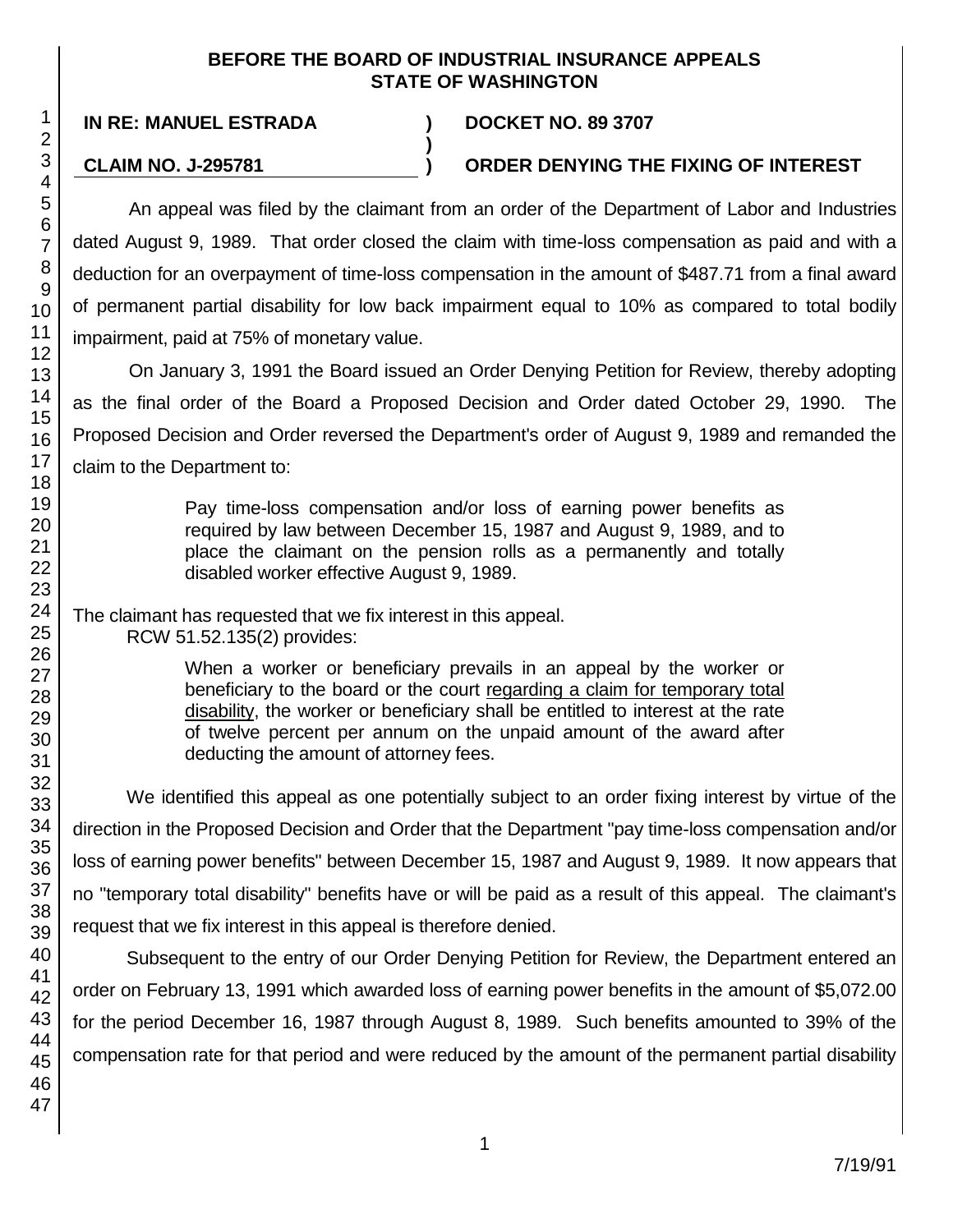award (\$4,500.00) originally made by the order of August 9, 1989 but now converted to loss of earning power benefits. The net award for loss of earning power benefits was therefore \$572.00.

The claimant subsequently protested the order of February 13, 1991. He questioned the Department's conversion of the permanent partial disability award to loss of earning power benefits. He also questioned the calculation of loss of earning power benefits. It is not clear whether the Department has entered a further order in response to the claimant's protest of the Department order of February 13, 1991. Apparently an order was entered on March 4, 1991 which terminated "time loss benefits" as paid through "August 8, 1987."

It seems that there may be a continuing dispute between the claimant and the Department over the amount of loss of earning power benefits. However, regardless of who is correct this Board will, in any event, not be fixing interest in this appeal. Interest is simply not payable on loss of earning power benefits--only "temporary total disability" benefits.

In a letter to the claimant's attorney dated April 1, 1991 our Executive Secretary explained that interest could not be fixed on loss of earning power benefits or pension benefits paid as a result of the appeal. He stated that interest could only be fixed on temporary total disability benefits. He pointed out that the Department had only paid loss of earning power benefits for the period December 16, 1987 through August 9, 1989. He invited the claimant's attorney to verify whether that was correct.

In a letter dated April 4, 1991 the claimant's attorney responded to our Executive Secretary. He seems to take issue with our view that loss of earning power benefits do not constitute "temporary total disability" benefits. He also seems to contend that the claimant should also receive interest on permanent total disability benefits. Although the response is somewhat ambiguous it does state:

> The injured worker concludes that he was awarded \$5,072.00 time loss benefits as a result of his appeal to the board and that he is entitled to interest on that amount. That is what he wants.

Loss of earning power payments are not payments for temporary total disability, but for partial loss of earning power. RCW 51.32.090(3). as such, they do not qualify for an award of interest under RCW 51.52.135(2). Only when a worker is temporarily totally incapacitated from performing any work at any gainful occupation does he have a claim for temporary total disability benefits. See RCW 51.32.909(1); RCW 51.08.160. Eligibility for loss of earning power (LEP) payments obviously contemplates that the worker is capable of engaging in some type of gainful occupation. Receipt of LEP benefits is, then, inconsistent with being classified as temporarily and totally disabled. The